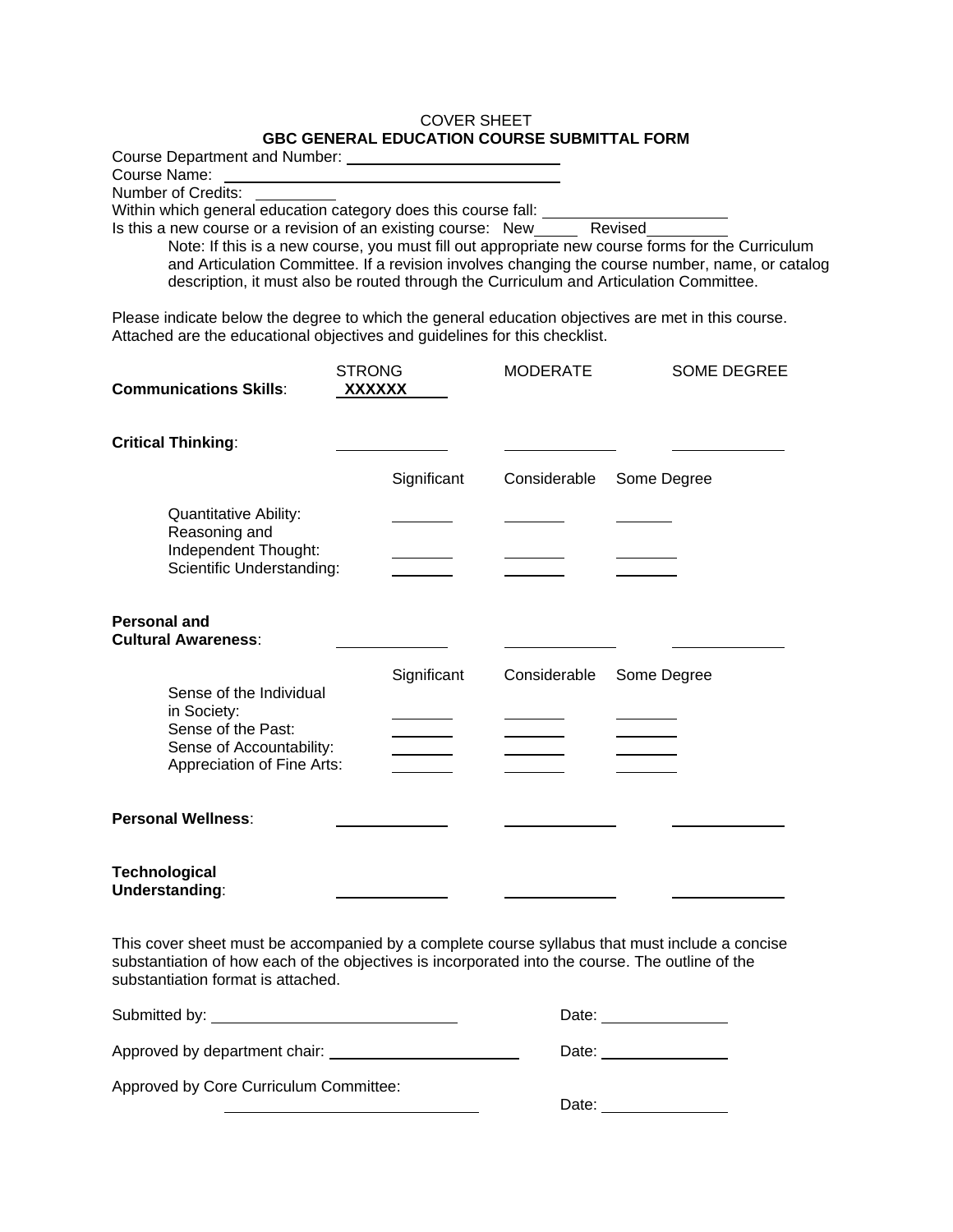# GREAT BASIN COLLEGE **GENERAL EDUCATION OBJECTIVES**

Λ *With* **GUIDELINES** *for their incorporation into general education courses* 7

The **guidelines** presented in the *italic annotations* below are for use in integrating the general education objectives into general education courses. The objectives were adopted by the GBC Faculty Senate in February, 1999, and the guidelines were accepted in May, 1999. For questions or assistance on these matters, feel free to bother Mike McFarlane for the 1999/2000 academic year.

## **GENERAL EDUCATION OBJECTIVES:**

**It is the goal** of the faculty of Great Basin College that all students that graduate with either an Associate or Bachelors degree from this institution have had the opportunity presented to them during their attendance to have acquired ability and awareness within the **five objectives** listed.

> *General Criteria- All general education courses must contain a strong component of Communication Skills. All general education courses must contain a strong component of either the Critical Thinking objective or the Personal and Cultural Awareness objective, and a moderate component of the other of these two. Wellness and Technology courses must include the same components as other general education courses, but also be strong in the respective objective (either Personal Wellness or Technological Understanding). All courses must address to at least some degree all ten of the objectives/elements. (Please see the attached blue cover sheet.)*

*Meeting the Criteria for the Objectives and the Elements within them- Syllabi for all general education courses must specifically show how they address the educational objectives and the elements within them. With each objective below are guidelines for incorporation into a course.*

## **Objective 1: Communication Skills**

Communicate clearly and effectively in written and oral form, embracing discussion, reading, listening, and accessing information.

 *All general education courses must have a strong component of communication skills. To meet this standard, it must be shown that during the completion of the course, students are expected on a regular basis to exhibit the written and oral communication skills indicated in the objective description. In addition, it is required that a general education course include at least one substantial written or oral presentation for lower division courses, and at least two for upper division courses.*

# **Objective 2: Critical Thinking**

Integrate creativity, logic, quantitative reasoning, and the hierarchy of inquiry and knowing in social and scientific understanding. There are **three elements** to this objective:

### **Quantitative Ability**

Understand mathematical principles and integrate quantitative methods into problem solving.

### **Reasoning and Independent Thought**

Use logic and visual thinking in selecting, analyzing, and presenting information.  **Scientific Understanding**

Understand the essential workings of natural systems, understand the hierarchy of scientific knowing and the use of the scientific method in its pursuit, and have the ability to use this knowledge predictively.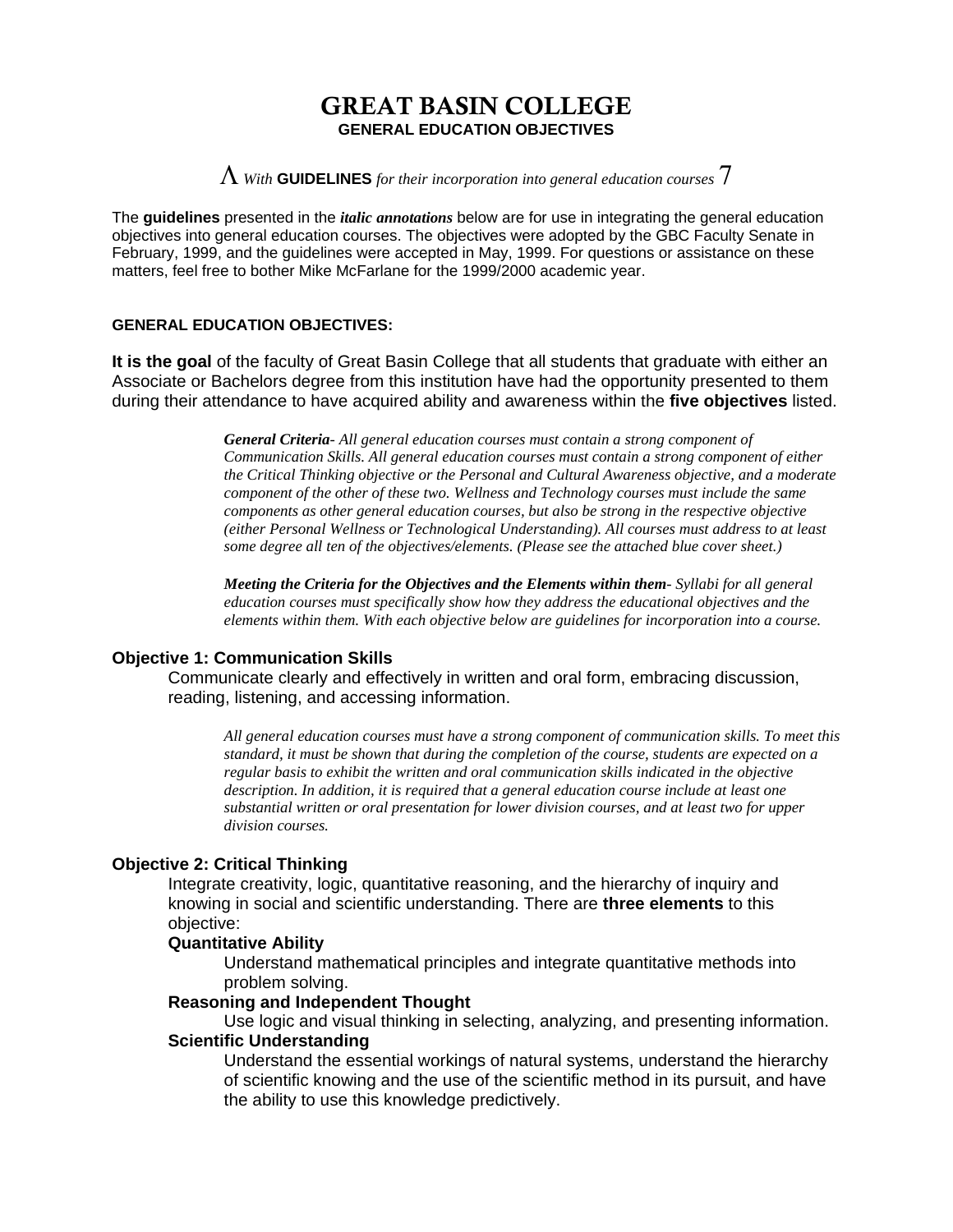*As a strong component a course must significantly address at least two elements of the objective, and no more than one to a moderate degree.* 

 *As a moderate component a course must meet one of the two following configurations:*  <sup>≡</sup> *address any one of the elements significantly and the other two to some degree.* <sup>≡</sup> *address all three elements to a considerable degree.*

# **Objective 3: Personal and Cultural Awareness**

Understand the roles of individuals in society, the development of human societies, and the significance of creativity in the human experience. There are **four elements** to this objective:

#### **Sense of the Individual in Society**

Recognize and respect the rights of the individual, and possess an appreciation of the complexity and variety of the divergent attitudes, values, and beliefs in society.

### **Sense of the Past**

Understand the cultural and historical heritage of contemporary society, and be able to thoughtfully consider the implications of this heritage.

### **Sense of Accountability**

Appreciate the consequences of human actions in social and environmental contexts, and have the ability to consider the ethical and practical implications of those actions.

#### **Appreciation of Fine Arts**

Recognize and value creative human expression.

 *As a strong component a course must significantly address at least three elements of the objective, and no more than one to a moderate degree.* 

*As a moderate component a course must meet one of the three following:* 

- <sup>≡</sup> *address any two of the four elements significantly and the other two to some degree.*
- <sup>≡</sup> *address one element significantly, two considerably and one to some degree.*
- <sup>≡</sup> *address all four elements to a considerable degree.*

#### **Objective 4: Personal Wellness**

Develop knowledge, skills, and behaviors which promote personal well being.

 *All general education courses must meet this objective to at least some degree.*

#### **Objective 5: Technological Understanding**

Function effectively in modern society through the use of technology.

 *Courses representing this category must demonstrate a strong component of this objective, as well as meeting the other general education criteria. All general education courses must meet this objective to some degree.*

# **Academic categories for general education**:

Below is the breakdown of required general education credits within specific academic categories. On the general education course submittal cover sheet, please indicate which of the categories is being applied for.

Note: See current catalog for the most recent matrix.